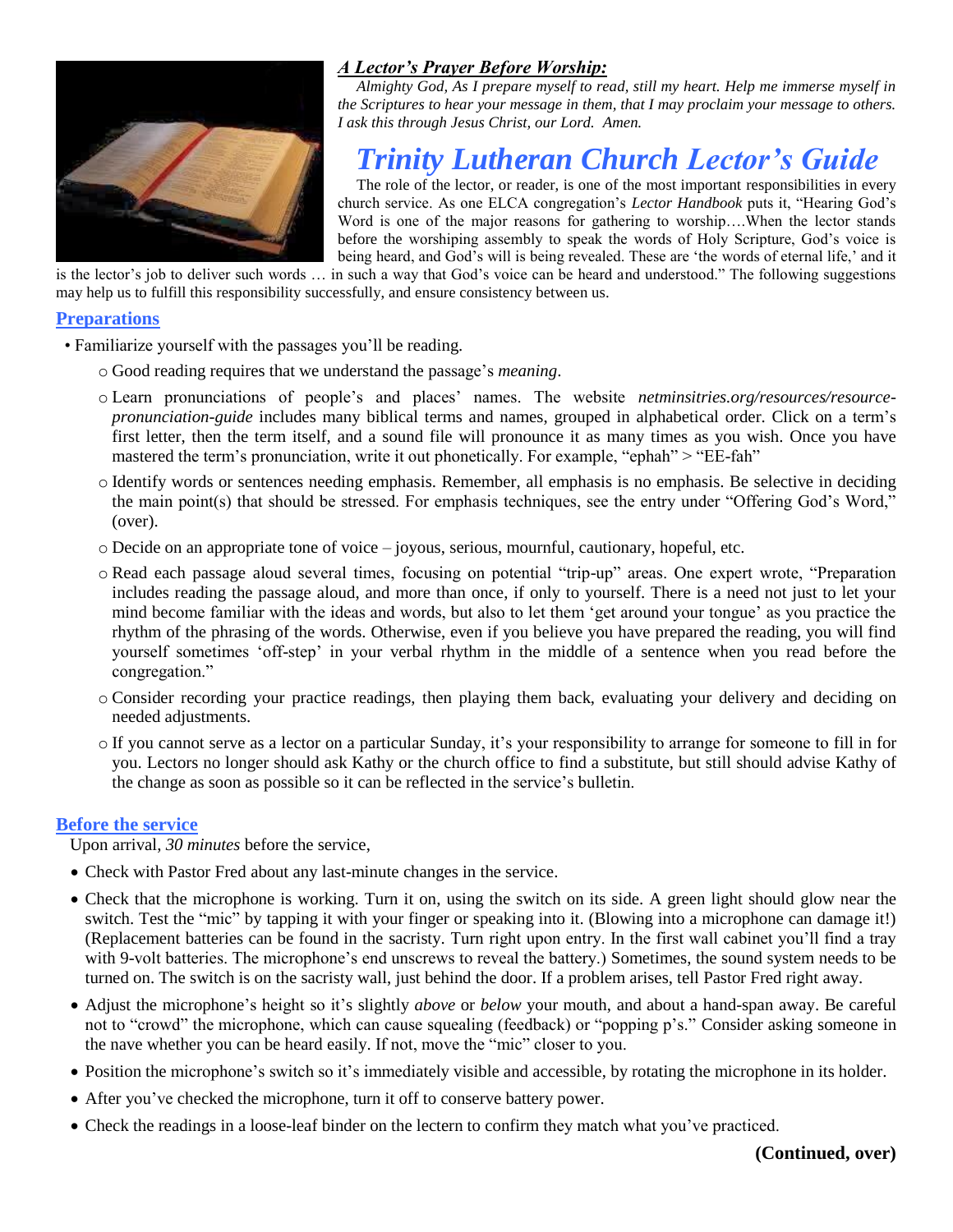# **During the service**

• Sit where you have easy and direct access to an aisle.

• Begin moving toward the lectern immediately after the preceding segment (usually the Prayer of the Day, or as shown in the bulletin, or as Pastor Fred has advised.) Adopt a confident, purposeful walking gait to the lectern. (Because readings are in the lectern's binder, your own copy of the bulletin may be left at your seat.)

• If at times you tend to lose your place while reading, consider bringing a strip of white paper with you to reveal one line of text at a time as you read (or, use your index finger!) Remember to take the paper strip with you when finished.

#### **Offering God's word**

• Upon arriving at the lectern, turn on the microphone and silently count to "3" before speaking; the sound system takes one or two seconds to activate. Pausing also helps to ensure the congregation is attentive and ready to listen to you.

• Introduce the reading, as found in the binder: For example, "A reading from Exodus." It's not necessary to mention chapter and verse. Pause again, briefly, after the introduction.

• While speaking…

- o **Pacing**: Speak more slowly than you would during a conversation. In a large room like our sanctuary, sound takes a bit of time to reach the rearmost pews. Slower speech is more easily understood. Be mindful that some members of the congregation may have hearing impairments.
- o **Enunciation** is important: Watch for and *clearly* pronounce all word endings. Often, because of too-speedy delivery, "something" becomes "sumpin'," "going to" becomes "gonna." Pay special attention to words ending in "-ing." (readin' > *reading*) Remember, these are the words of the Lord; we should cherish them as we speak them.
- o The congregation absorbs sound; it's better to be a bit too loud than not loud enough. Project to the back of the nave! Be sure to maintain your **volume** *especially* at the ends of sentences, ensuring that all can hear you.
- o Observe **punctuation**: A comma calls for a *tiny* pause. A semi-colon means a *brief* pause. Dashes and periods need a longer pause. Psalms once were sung; now they're essentially a poem. If we are *reading* the psalm, and there is no punctuation at the end of a line, do not pause, but run that line immediately into the next one.
- o Be mindful of **tone**, the musical note of your voice. Avoid monotone by knowing what the passage means, being aware of what you're reading, and having an enthusiasm or passion for reading.
- o **Eye contact** is important, especially at the beginnings and ends of the lessons. It connects you, the passages' messages and the congregation. Eye contact occurs naturally when you know the passage's meaning and "what comes next." Maintain eye contact when you're introducing the passage, and again, just before or as you conclude with, "The word of the Lord." If you can keep your place while reading, try to look up briefly as frequently as possible. Try to "touch" each area of the congregation with your eyes at least once during the readings.
- o **Gestures** should be natural (you "feel" them), but minimal, and should not draw attention to one's self. They help to create the impression that, as a speaker, you're comfortable (rather than terrified! Clinging with white knuckles to the lectern probably should be avoided.) Leaning on the lectern is a no-no. Arms loosely at your side are fine.
- o **Stage fright –** Actors appearing on Broadway say that sometimes*,* a *little* stage fright is *normal*, even *good*, because it gives their performances an "edge" or an "electricity." But it can quickly impair a presentation and disconnect the audience. Avoiding stage fright is simple: **Practice**, **practice**, **practice**! Delivering the passages with confidence lifts everyone's spirits!
- o **Emotion –** As one clergy member put it, "The Bible is full of sacred drama, and to be faithful and reverent to it means to allow that this drama be shared with the listeners. We should not be afraid to allow emotion to be expressed in our voice (as long as it is not 'over the top') if it reflects the emotion that is in the scripture passage .… If there is no emotion at all in our reading, we are reading words, but not God's word."
- o **Emphasis –** How can we emphasize a key point?
	- Speed Slowing your delivery can be emphatic.
	- Volume Both loudness and softness can stress content, especially if it contrasts with what precedes it.
	- Pauses A *short* pause can draw attention to what follows.

• If the congregation is to read the psalm, (rather than sing it – see next page), remember that many psalms tend to be more joyful and if so, this should be reflected in your tone of voice and enthusiasm.

• After leaving the binder on the lectern, return to your seat with joy in your heart, having served the Lord!